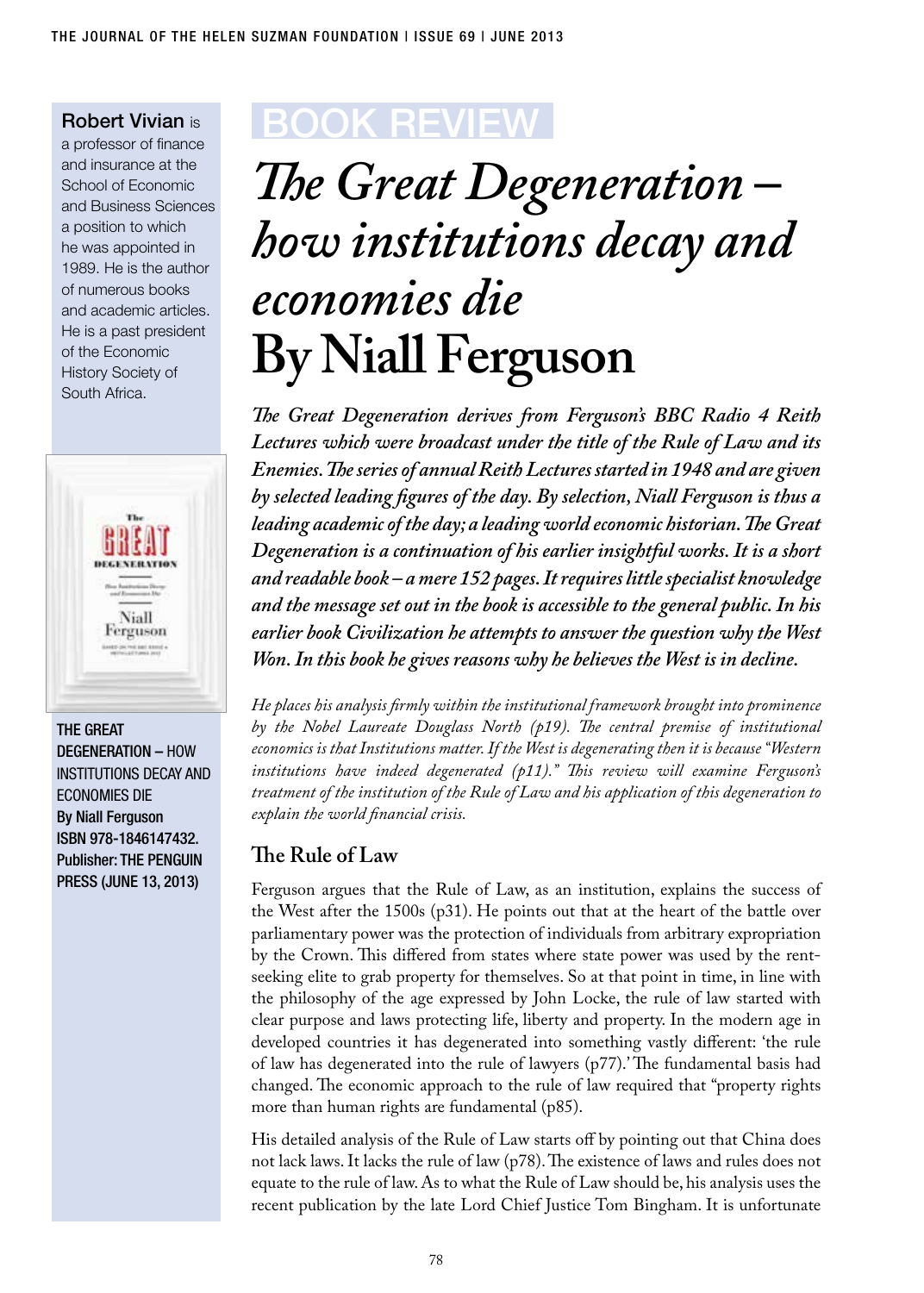he does not discuss the publication in greater detail. Had he done so he would have pointed out that the late Chief Justice to his surprise found that the idea of rule of law had ceased to have any clear meaning. He set about to redefine its meaning. As to the current state of the rule of law in the US, it reflects the problem: it is over-complex or rigged by legislation and rampant abuse of the system (p99). He laments the fact that at one time the US was the rule of law – a shining example for the world to follow. Now it is simply the rule of lawyers, something vastly different (p109). He doubts if the system can be reformed from within (p110).

He sees a difference in developing countries where the rule of law is developing along the lines it developed in England before the degeneration. It is developing to end violence, protect property rights, and impose constitutional checks on government (p105).

## **Explaining the financial crisis**

A popular view of the financial crises which started in the US in early 2007 was that it was caused by deregulation. Ferguson will have none of that. To him the 'excessively complex government regulation of markets is in fact the disease of which it purports to be the cure'. The rule of law he notes has many enemies and among its most dangerous foes are the authors of very long and convoluted regulatory laws (p48). In the US the blame for the crisis is often attributed to

*These and many other things contained in the Act have nothing whatsoever to do with the promotion of the financial stability of the United States. Clearly this new wave of legislation simply adds greater complexity – the source of the problem to start with.* 

the 1999 repeal of the Glass-Steagall Act of 1933 which separated commercial and investment banks. This narrative he holds is mostly wrong (p53). All of the major events of the crisis starting with the collapse of investment banks Bear Stearns and Lehman Brothers, continuing to the collapse of commercial banks such as Countryside, Washington Mutual and Wachovia which would have taken place even if the Act had not been repealed. Investment and commercial banks collapsed; these were not unified institutions. It was not the absence of regulation which caused the crisis he maintains but the existence of over-complex regulation (p54). He discussed the raft of legislation in place at the time of the collapse including the Basel rules, Central Banks' lopsided monetary policies and distortions created by government sponsored entities such as Fannie Mae and Freddie Mac. He concludes; 'Banks were the key to the crisis, and banks were regulated (p57).' Clearly he argues it was not the absence of regulation which caused the crisis. It was the opposite the existence of over-complex regulation.

The proposed solution to the crisis was the passing of the Dodd-Frank Act in 2010. This, he argues, is simply much more of the same. This is the addition of even more complex legislation on the already existing complex legislation. This is one of the Rule of Law's enemies – bad law (p59). He illustrates the additional complexity added by this Act. Regulators are to create an additional 243 rules, conduct 67 studies, issue 22 periodic reports. It eliminated one regulator and created two new ones. Section 232 stipulates that each regulatory agency must establish an office of minority and women inclusion to promote minority and women owned businesses. These and many other things contained in the Act have nothing whatsoever to do with the promotion of the financial stability of the United States. Clearly this new wave of legislation simply adds greater complexity – the source of the problem to start with. So, he concludes, the regulators of the post-crisis world are doomed to